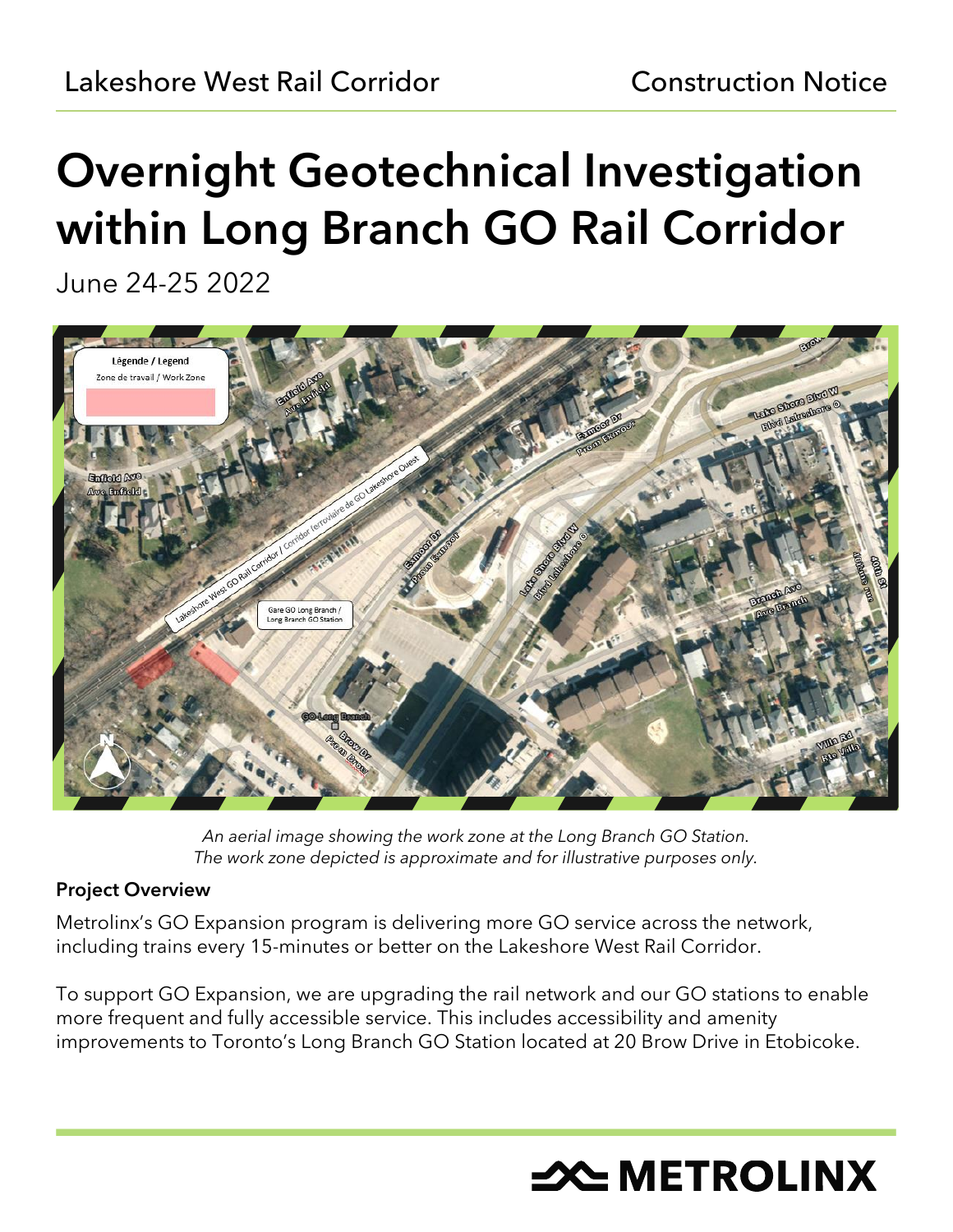### What is Happening?

As part of early works for the Long Branch Station upgrades, crews will be drilling vertical boreholes complete a geotechnical investigation in the rail corridor, west of the station building. The investigation activities will inform future station improvement works.

#### Hours of Work

The work is expected to take place between the hours of 10:00 p.m. on Friday June 24 and 8:00 a.m. on Saturday June 25, 2022. Certain activities within the rail corridor are required to take place overnight when train service is not operational.

Work may be rescheduled or extended due to weather conditions or unforeseen circumstances.

#### What to Expect

Crews will use a track mounted drill rig to perform the investigation works. The work zone will be safely delineated and will require the closure of 8 parking spaces west of the station building.

Customers and residents may experience some noise and vibration from construction

This construction notice can be translated into a different language upon request by emailing us at [TorontoWest@metrolinx.com](mailto:TorontoWest@metrolinx.com)

Write to us at: [TorontoWest@metrolinx.com](mailto:TorontoWest@metrolinx.com) Call us: 416-202-6911 Find us on Twitter @GOExpansion Visit the website: [www.metrolinx.com/longbranch](http://www.metrolinx.com/longbranch) Subscribe to the Toronto West E-blast: [www.metrolinx.com/subscribe](http://www.metrolinx.com/subscribe)

vehicles and equipment. Site lighting will be positioned away from residential properties. Site-based noise mitigation measure will be implemented to minimize the disruption as much as possible.

#### Traffic & Pedestrian Details

The work will require the closure of several parking spaces in the station's parking lot. Pedestrians and motorists will be routed around the delineated work areas.

#### Transit Information

No impacts to TTC, or other public transit modes are anticipated during this work.

#### Community Engagement

We are improving transit in your community. You may have questions or need to get in touch with us as work progresses. Metrolinx has a dedicated community engagement team in place that works with residents and businesses in the Toronto West area. Contact us at: [TorontoWest@metrolinx.com](mailto:TorontoWest@metrolinx.com) or 416-202- 6911.

You can also subscribe to Metrolinx's e-blast newsletter for Toronto West at: [www.metrolinx.com/subscribe](http://www.metrolinx.com/subscribe)

Cet avis de travaux de construction est disponible en français. Si vous êtes intéressé, veuillez envoyer un courriel à [TorontoWest@metrolinx.com](mailto:TorontoWest@metrolinx.com)